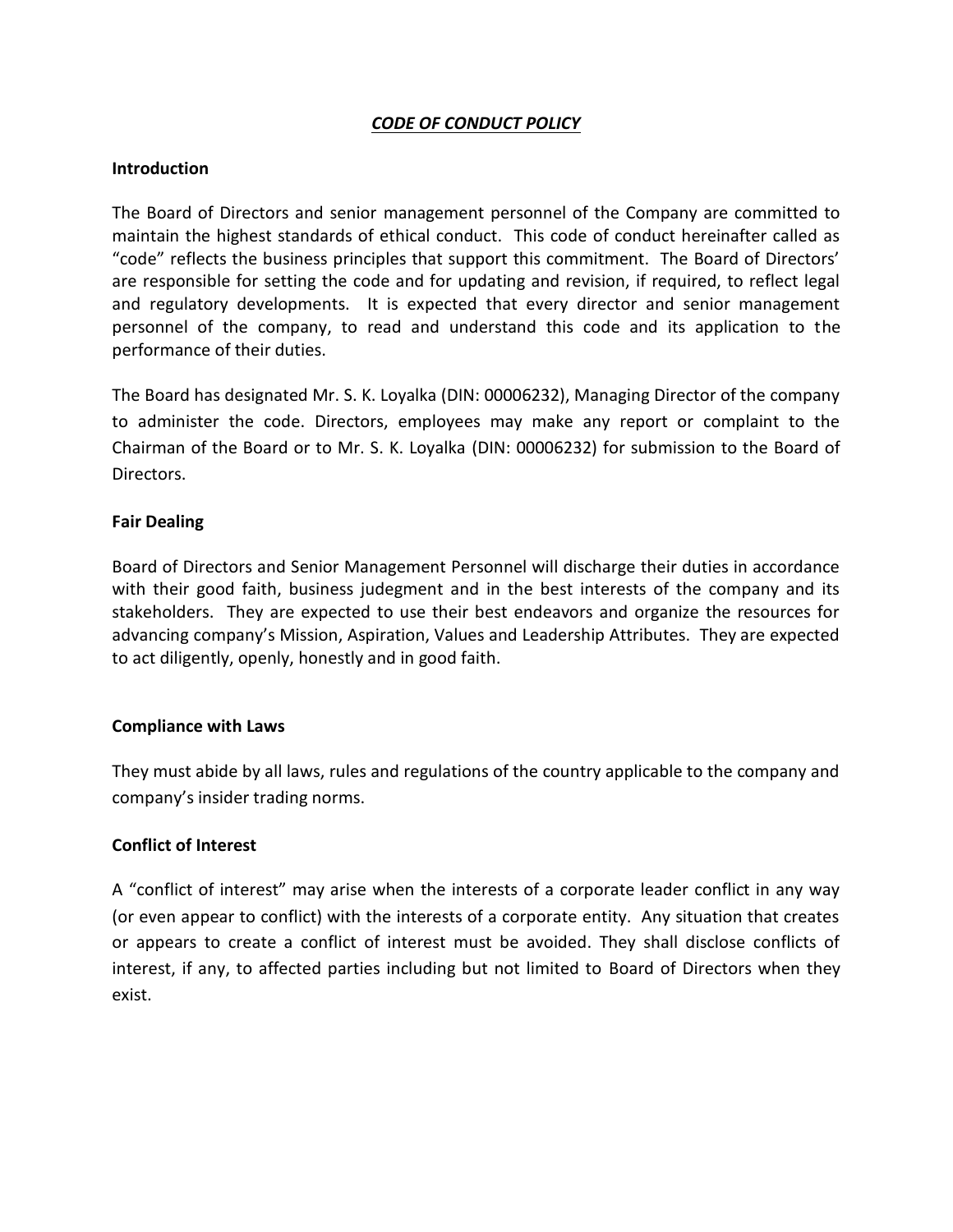### **Corporate Opportunity**

Except as may be approved by the Board of Directors, they are prohibited from :-

- (a) taking for themselves personally any opportunities that belong to company or are discovered through the use of corporate property, information or position ;
- (b) using corporate property, information or position for personal gain ; and
- (c) Competing with company.

## **Confidentiality of information**

They must maintain the confidentiality of all material non-public information entrusted to them by company, except when the company authorizes disclosures or required by laws, regulations or legal proceedings.

### **Protection and proper use of assets**

They shall ensure protection and efficient use of company's assets. Company resources should be used only to conduct company's business.

### **Reporting of illegal or unethical behaviour**

They and all the employees are encouraged to report to the Chairman of the Board about any illegal or unethical behaviours of any employee, officer or director.

### **Public Disclosure**

They may be asked to provide information so that company's public disclosure requirements should be full, fair, accurate, timely and understandable.